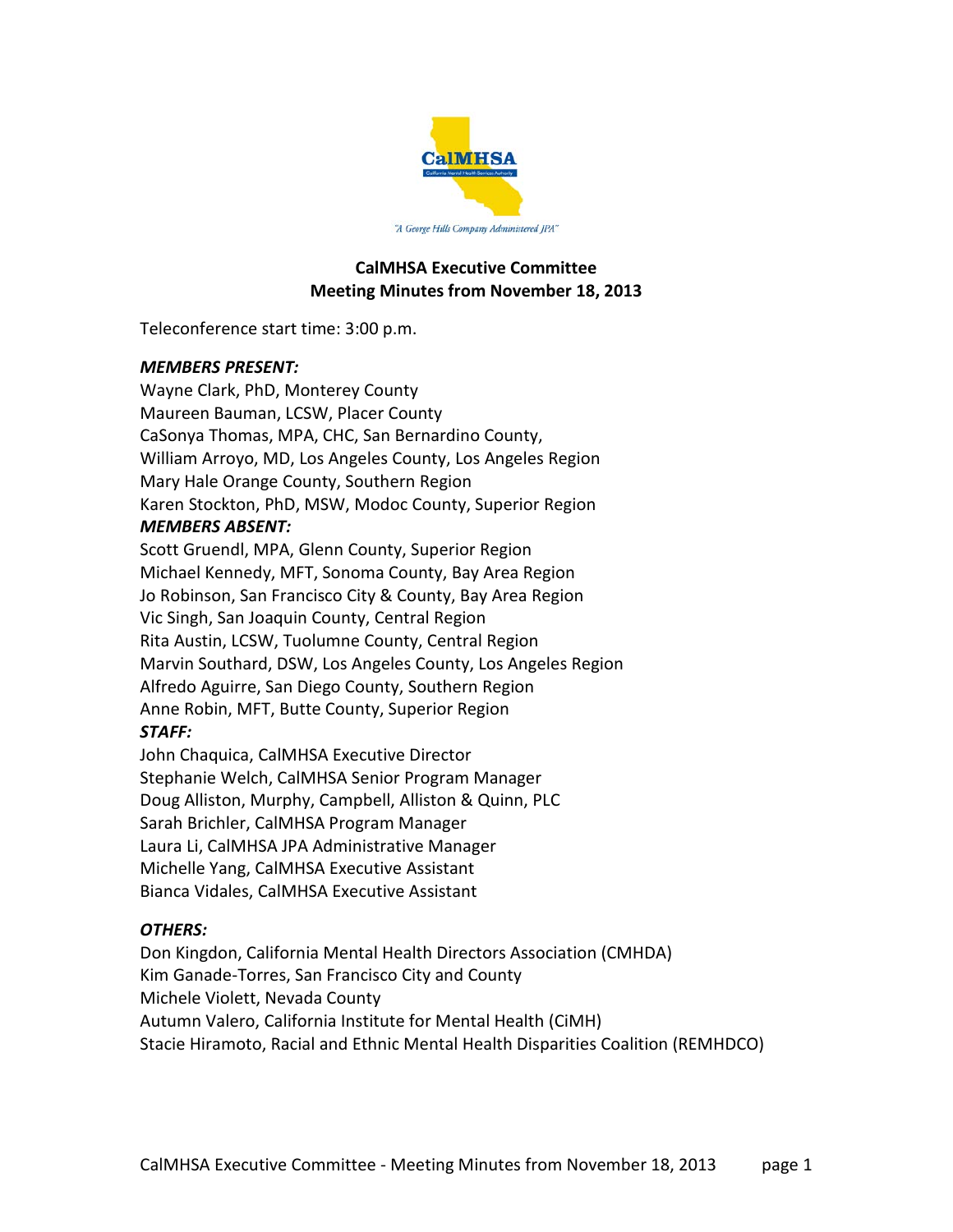# **1. CALL TO ORDER**

Wayne Clark, PhD, Monterey County, CalMHSA President, Executive Committee Chair, called the meeting to order.

# **2. ROLL CALL AND INTRODUCTIONS**

Laura Li, CalMHSA, called roll and a quorum was not established at 3:02 p.m. Ms. Li asked for introductions by members of the public, at all posted locations as well as on the phone. Staff continued to monitor any late comers while the Executive Committee proceeded with conversation and any items not requiring action. President Clark asked for members of the public and staff to introduce themselves.

# **3. INSTRUCTIONS FOR PUBLIC COMMENT AND STAKEHOLDER INPUT**

Doug Alliston, Legal Counsel, reviewed the meeting process. The Chair will take comment from members first. Once members have commented, he will open the subject up for public comment by call-in location followed by comment by those calling in from unposted locations. Roll call of Committee members at posted locations will be taken on substantive matters.

## **4. APPROVAL OF AGENDA AS POSTED (OR AMENDED)**

President Clark entertained a motion to approve the agenda as posted.

*Action: A motion was made to approve the agenda as posted.*

## *No action taken due to the lack of a quorum.*

*Public comment was heard from the following individual(s): None*

## **5. APPROVAL OF CONSENT CALENDAR**

President Clark entertained a motion to approve the consent calendar as posted.

*Action: A motion was made to approve the consent calendar as posted.*

## *No action taken due to the lack of a quorum.*

*Public comment was heard from the following individual(s): None*

## **6. ADMINISTRATIVE MATTERS**

## **A. Member Input on Quorum**

John Chaquica, CalMHSA Executive Director, briefly disused how reaching a quorum of the Board of Directors and the Executive Committee has continued to be difficult. At the October Board Meeting, staff recommended to present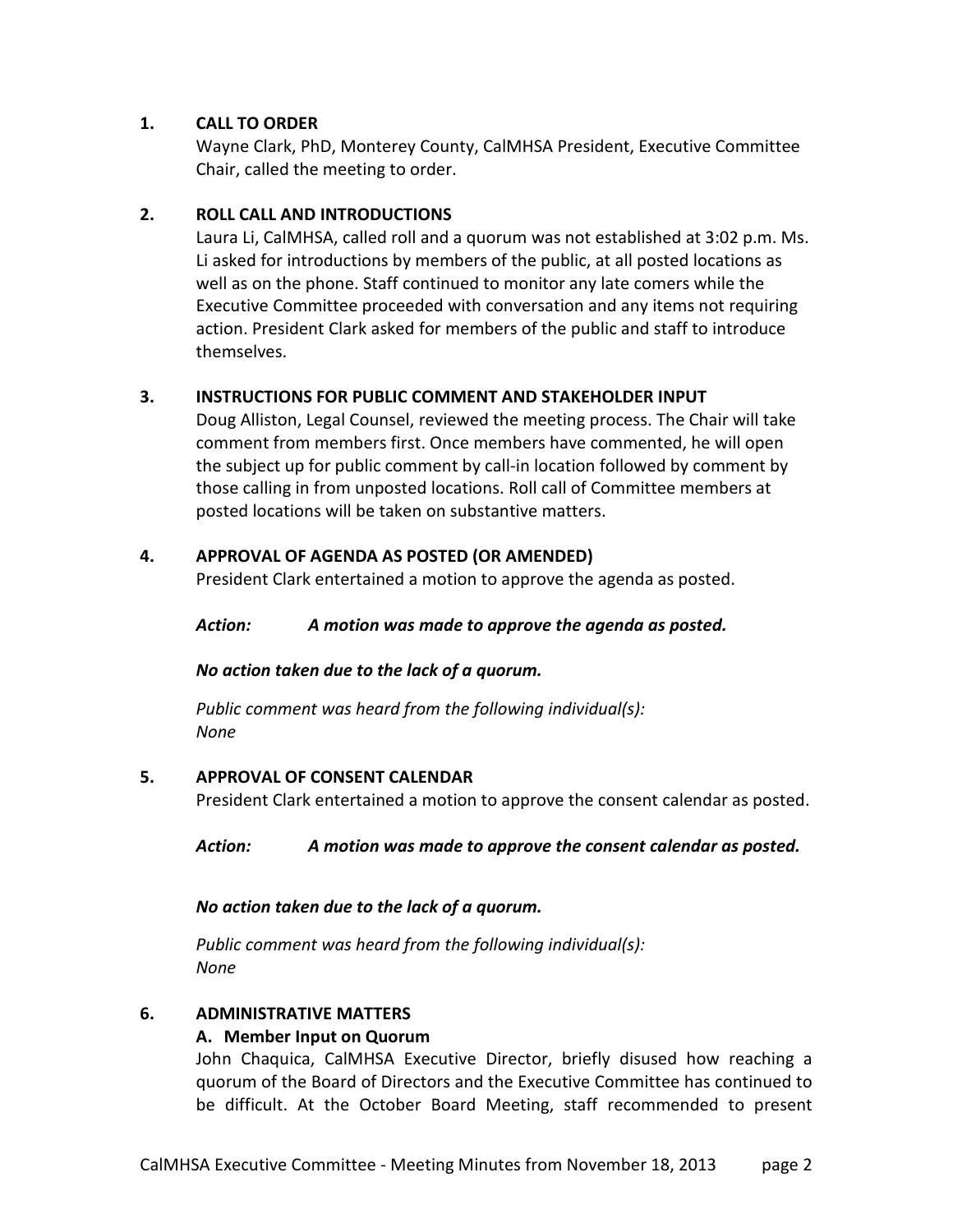options for consideration. Mr. Chaquica and staff surveyed Board members and have received useful feedback.

The members present supported reducing the Executive Committee back to nine (9) members (not counting the tenth slot for Past President, which currently is not applicable). In addition, they supported the addition of a tenth at-large member drawn from the roster of CMHDA officers. Maintaining ten members will prevent Friday agenda review calls from involving a quorum of the Executive Committee.

Executive members discussed options that have been presented to directors at the Board and CalMHSA staff calls. Some members raised great concern of the commitment for some counties. Staff has continued to receive member feedback and will include this item in the December Board Meeting.

*Action: Discussion for recommendation at the December 12, 2013 CalMHSA Board of Directors Meeting to make changes to the current Executive Committee structure and continued review of options for the Board of Directors meetings*

*No action taken due to the lack of a quorum.*

*Public comment was heard from the following individual(s): None*

#### **7. PROGRAM MATTERS**

#### **A. Funding Each Mind Matters for Local Impact**

Stephanie Welch, CalMHSA Senior Program Manager, provided an update of The Each Mind Matters (EMM) Campaign. The EMM campaign has been receiving increasing attention, including increased number of website visits. Feedback and impact has been used throughout counties and Higher Education partners to integrate EMM into state, regional, and local level efforts in order to unify structure for California's mental health movement and stigma reduction activities.. CalMHSA Program Partners and the SDR Consortium in collaboration with Runyon Saltzman & Einhorn – have developed an EMM enhancement plan which would serve to fill the gap in technical assistance for localization, as well as provide an investment in sustaining the EMM campaign on the local, statewide, and possibly national levels. The plan activities include advancing resources that assist counties, offering training assistance, strengthening the dissemination efforts for all PEI statewide projects, and refine the EMM message platform to resonate with the public.

The Executive Committee members supported endorsement of additional EMM funding to move to all counties. The plan will be funded with already approved funds from the December 2012 work plan update.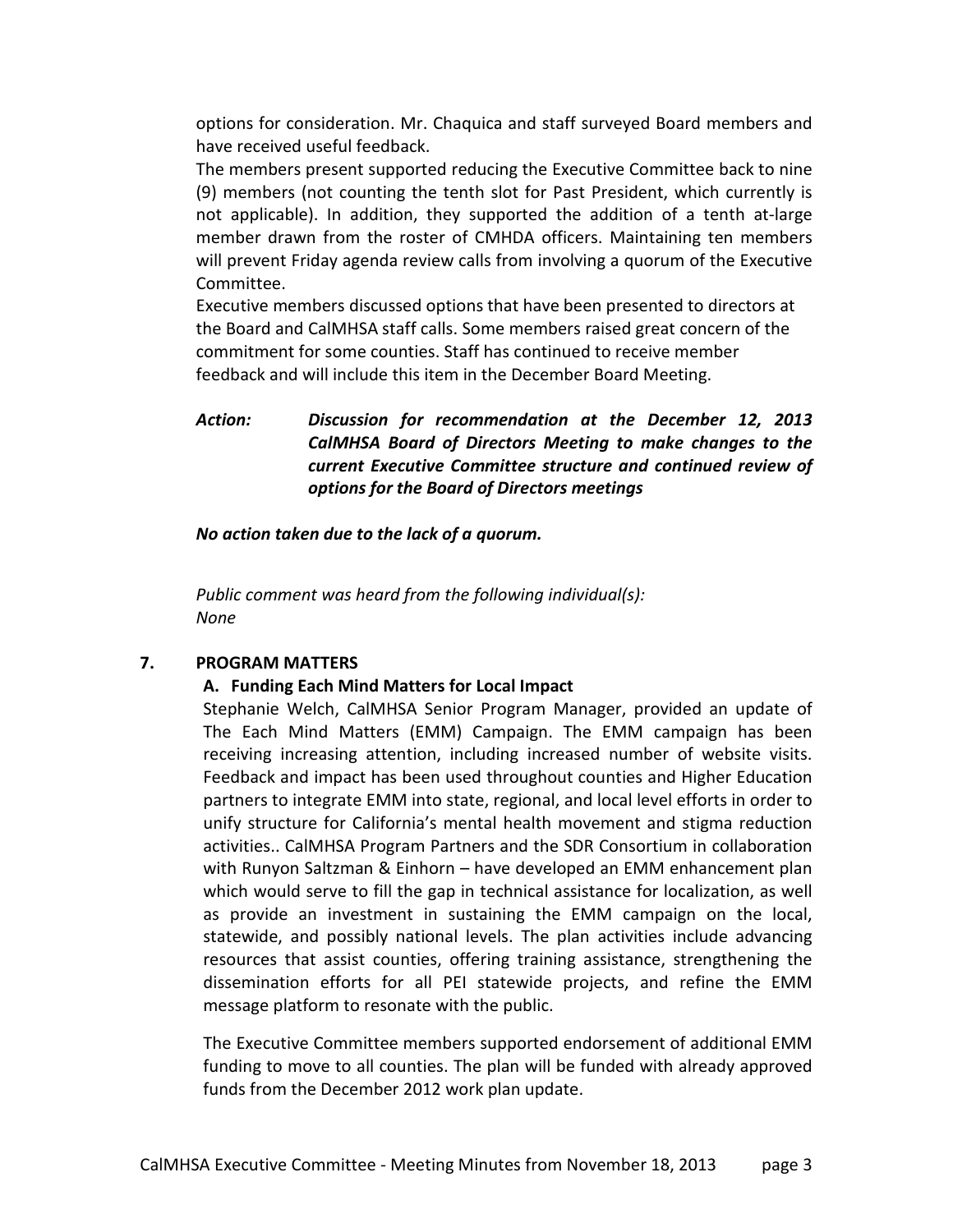*Public comment was heard from the following individual(s): None*

## **B. Department Of State Hospitals Update** *2013-2014 MOU*

At the October 10, 2013 Board meeting, CalMHSA staff reported there remained only one item to complete for the 2013-14 MOU, the definition of levels of care and medical necessity. Once complete, the workgroup will have achieved one of its critical missions, which was to have a joint MOU with participating counties through CalMHSA.

On October 22, 2013, some workgroup members, county clinicians, Department of State Hospital (DSH), and State Hospital directors proposed no definitions and suggested going to a blended rate while providing a more general description of services. Mr. Chaquica explained DHS's rationale behind the blended rate, which would eliminate the need to define levels of care. The workgroup met on November 6, 2013 to discuss next steps, with a follow up meeting with DSH on December 4, 2013. The workgroup concluded that a blended rate was not acceptable and would like to meet again with the DSH to resolve this issue.

*Public comment was heard from the following individual(s): None*

## **C. Phase One Sustainability Plan**

Ms. Welch presented this item in behalf of Ann Collentine, CalMHSA Program Director. She reminded the Committee that Board members had requested a CalMHSA Taskforce be formed to develop a Sustainability Plan by December 2013. The goal of the Task Force is to provide guidance on the programmatic elements of a PEI Statewide Project Sustainability Plan and vet milestones related to this plan prior to presentation to the full Board. An update on Taskforce activities and milestones has been presented at every CalMHSA Board meetings, Executive Committee meetings, Advisory Committee meetings and Finance Committee meetings since June so that Board members and the public were allowed time to provide input on sustainability planning. Since then, the Taskforce came up with criteria for rating projects and development of a phase two on August 15, 2013. The Board adopted the recommended criteria for rating projects to sustain. On October 10, 2013, the CalMHSA Board adopted for a two phase planning strategy for sustaining current CalMHSA PEI Statewide Projects and for developing a plan for future statewide projects. In response to feedback from the Board members, and stakeholders, CalMHSA staff determined that a strategy for both a short-term sustainability plan and a longterm sustainability plan needed to be developed. Taskforce members endorsed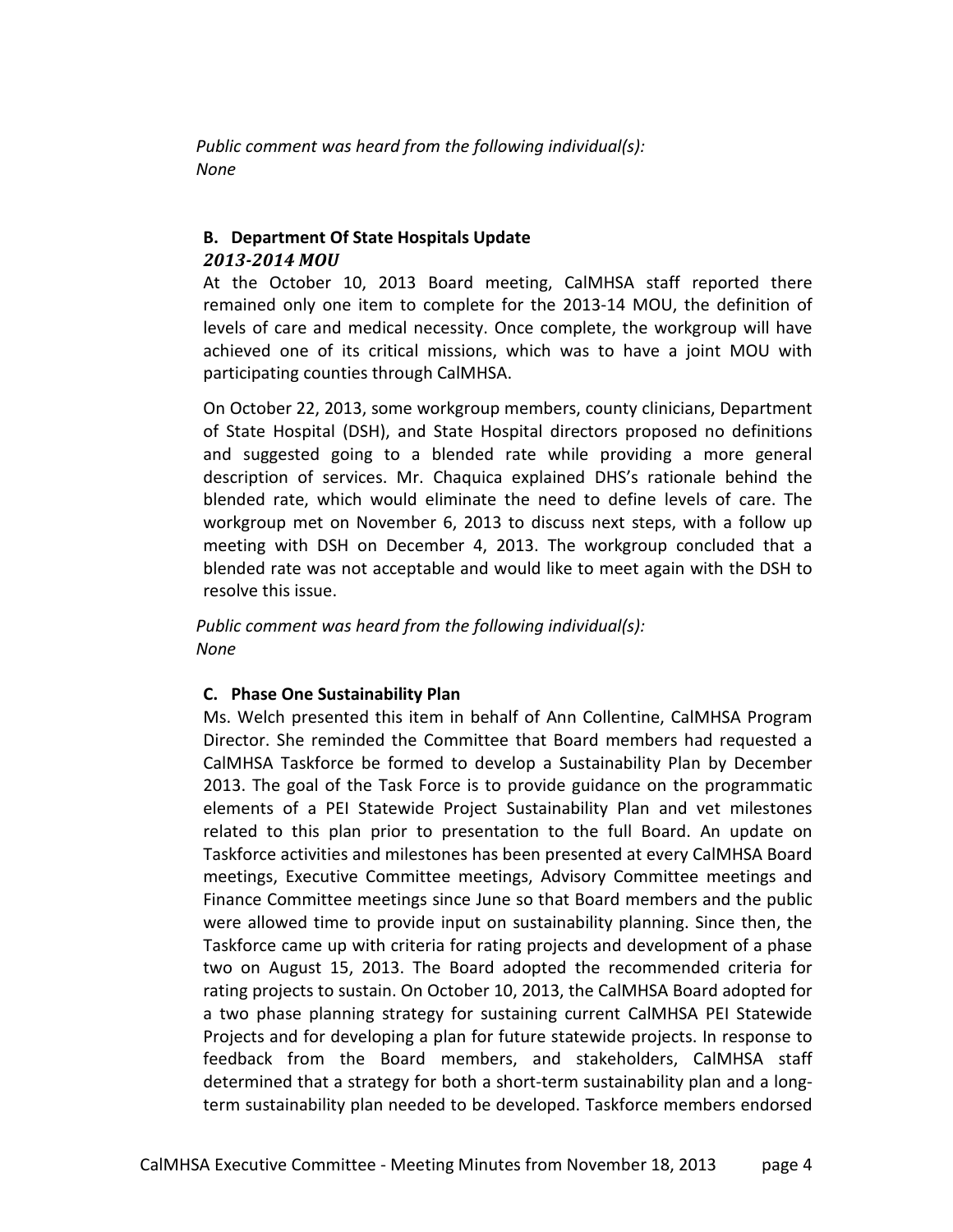the concept of a two phase planning strategy and requested that a Two Phase Plan be brought to the full CalMHSA Board for discussion and action in December. Staff recommended that the Phase One Plan continue the CalMHSA Statewide Prevention and Early Intervention Implementation Work Plan for one additional fiscal year, from July 1, 2014 – June 30, 2015 but with a reduced annual budget. Continuation and/or reduction of program activities will be based upon rating criteria adopted by the CalMHSA Board in August 2013.

## **D. New Behavioral Health Billing System Feasibility Study Update**

Sarah Brichler, CalMHSA Program Manager, gave the Committee an update regarding the current status of the new billing system feasibility study in which the Department of Health Care Services (DHCS) had determined the need to explore options to transition from Short-Doyle 2 (SD2) to a new billing system. Counties have taken action on this topic through both CMHDA and CalMHSA. During the May 9, 2013 CMHDA All Directors Meeting, members voted to approve the IT Committee's CMHDA/DHCS Short-Doyle 3 Feasibility Study Partnership Proposal. CalMHSA staff received authorization to work with CMHDA and DHCS to implement the Feasibility study at the July 25, 2013 CalMHSA Executive Committee Meeting. During the August 15, 2013 CalMHSA Board Meeting, the allocation methodology outlined in MHSD Information Notice 13- 15 was approved as the methodology to be used in determining each county's share of the estimated \$300,000 cost for the feasibility study. CalMHSA invoiced counties for their estimated share of cost, should they wish to participate. Financial participation is not mandatory; however, if full participation is not achieved, counties may need to increase their level of funding. Staff calculated a possible range for the share of cost.

CMHDA and CalMHSA jointly sponsored conference calls in which counties may receive updates on the feasibility study and discuss any questions or concerns regarding the process. The next call will be held on Monday, December  $2^{nd}$ . Ms. Brichler requested any questions and/or comments be directed to her regarding this study.

Don Kingdon, CMHDA Deputy Director, discussed possible short and long term solutions that counties may fund through the feasibility study, in collaboration with DHCS. Possible considerations include moving to a quarterly claims process and implementation of protocols that support more timely reconciliation and settlement. Other opportunities include county collaboration with DHCS in the Medicaid Information Technology Architecture (MITA) planning process, to support shared goals of interoperability and integration with other systems.

*Public comment was heard from the following individual(s): None*

#### **8. GENERAL DISCUSSION**